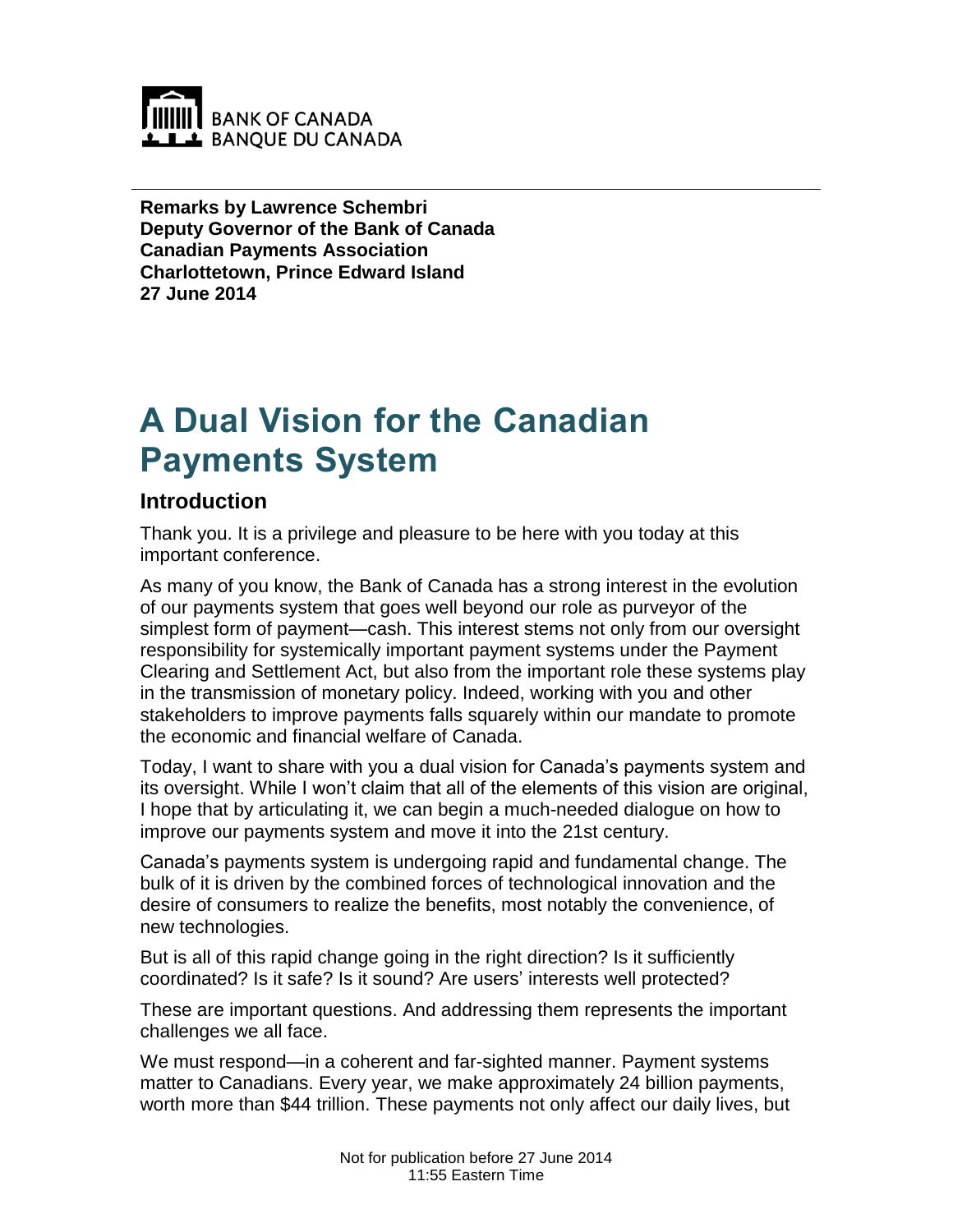they also have a profound impact on the effectiveness of our financial system in promoting economic activity, both here in Canada and externally.

To coordinate our response and ensure that we are progressing in the right direction, we need a dual vision for Canada's payments system and its oversight, one that promotes efficiency-enhancing innovation while managing the risks associated with the adoption of new technologies.

My address today will contain three important elements:

First, a vision for our payments system—one that meets the evolving needs of consumers and businesses and thereby supports productivity growth and improving living standards.

Second, a vision for the oversight of the payments system—one that helps to ensure its safety and soundness, its efficiency and its security.

And third, a coordinated approach for achieving this dual vision—one that calls on the payments industry and regulatory agencies to work together to attain this collective goal.

## **A Vision for the Payments System**

In considering a vision for the payments system, let's take a holistic perspective.<sup>1</sup> The often-used distinction between retail payment systems, which involve many end-users and smaller transactions, and wholesale or interbank payment systems, may not be appropriate when considering a vision for the future. Instead, a more comprehensive view reflects a future in which technological change will allow retail and wholesale systems to offer similar services and thereby compete more directly for a share of the same payments pie.

My vision for the payments system draws from work that has already been done in Canada and in other jurisdictions to map out a desirable path for the future evolution of payments.

We are not alone in wanting to move toward an innovative, safe and secure payments system that evolves to meet the needs of consumers and businesses. This vision maintains the best characteristics of our legacy system, while allowing for the advantages that innovations promise.

Such a payments system has six essential attributes: $^2$ 

- (i) high speed—end-to-end processing in near real time;
- (ii) low cost—efficient and convenient;

 $\overline{a}$ 

 $1$  An example of an all-encompassing definition of a payments system is: a set of "arrangements that allow consumers, businesses and other organizations to transfer value from one party to another. It includes the institutions, instruments and services that facilitate the transfer of value between parties in a transaction." See Task Force for the Payments System Review, *Going Digital: Transitioning to Digital Payments*, Chapter 1 (n.d.): 8.

 $2$  These attributes are discussed in: Task Force for the Payments System Review, "The Way We Pay: Transforming the Canadian Payments System" (July 2011); Canadian Payments Association, "CPA Payments Strategy: Vision 2020" (February 2010); The Federal Reserve Banks, "Payment System Improvement ―Public Consultation Paper" (September 2013); Reserve Bank of Australia, "Strategic Review of Innovation in the Payments System: Conclusions" (June 2012).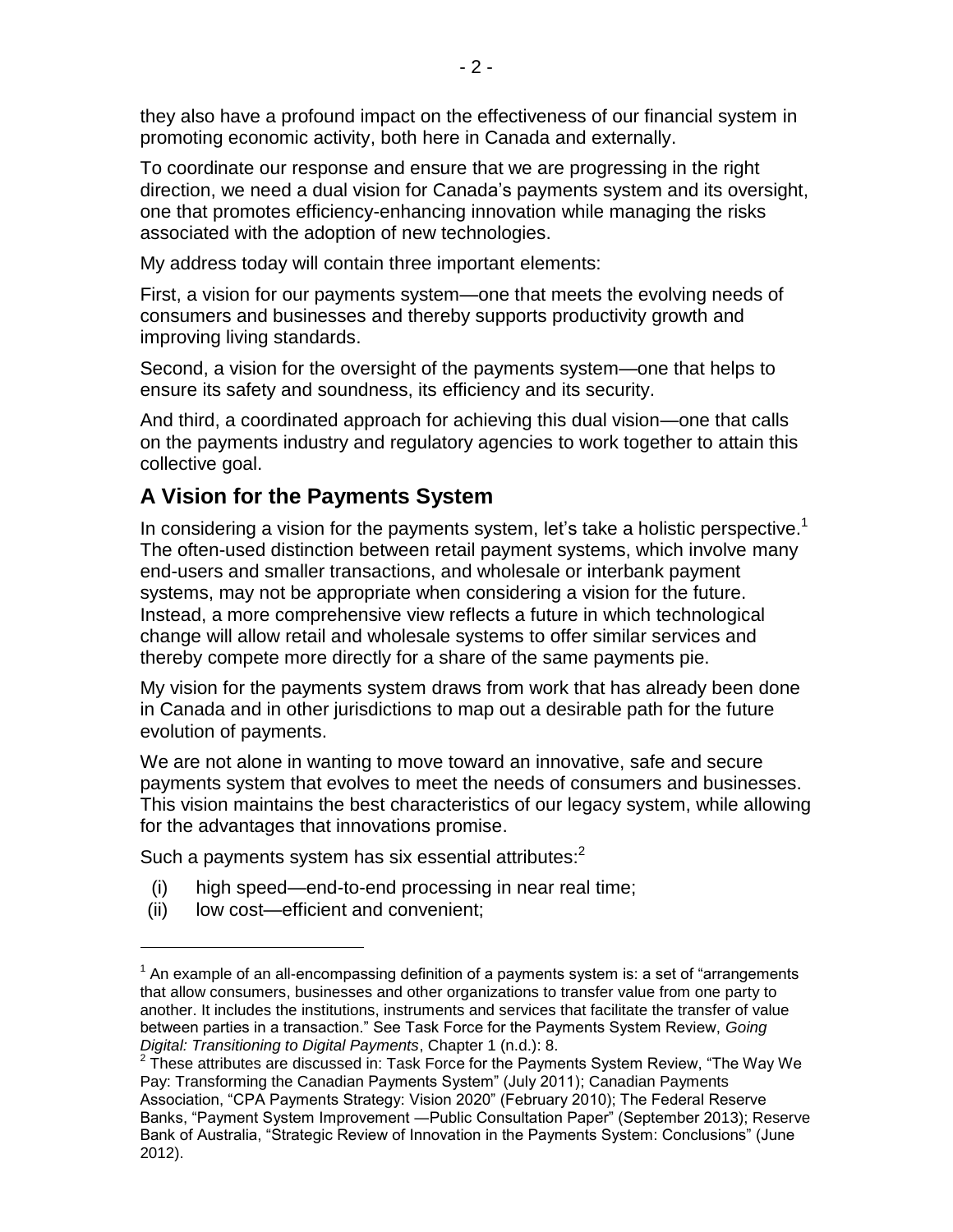- (iii) open access and ubiquitous usage;
- (iv) improved cross-border functionality;
- (v) safe, sound and reliable; and
- (vi) secure—to protect the private information of users.

I will consider the first four attributes now and leave the last two for the discussion of the vision for oversight.<sup>3</sup>

Comparing Canada's existing payments system to this vision, it is clear there are many gaps. 4 In particular, in this era of instant communication, Canadians expect to be able to send and receive payments faster, at any time, and at low cost, without having to know the recipients' banking information.

Some progress has been made, however.

 $\overline{a}$ 

The wider use of digital payments technology has increased speed, lowered costs and broadened access to the payments market. For example, between 2008 and 2011, the number of credit and debit card payments rose by 23 per cent and 17 per cent respectively.<sup>5</sup> Electronic funds transfers continue to replace cheques for bill payments and payroll transactions. 6

Although there are fewer users, electronic person-to-person and e-wallet transactions have grown at the impressive rate of about 40 per cent annually over the same period.<sup>7</sup> And then there are the new kids on the block—digital currencies—which, while more limited in market penetration, have the potential to be game-changers by achieving low-cost, faster, end-to-end payments.

These innovations meet the important attributes of speed, convenience, lower costs and efficiency, but fall short when it comes to ubiquity. New payment systems will only realize their full potential when they attain the universal participation that legacy systems enjoy.

Despite many advances, the expression "the cheque is in the mail" is still a reality for many Canadian businesses. The recent Task Force for the Payments System Review highlighted that our businesses are still among the most cheque-reliant of the major economies.<sup>8</sup> What is needed is an electronic invoice and payment system to facilitate the end-to-end automated processing of business-to-business payments.<sup>9</sup>

We also need to improve significantly cross-border payments. An analysis by the Canadian Payments Association (CPA) revealed that international payment

 $3$  The use of global payment message standards will help to ensure the necessary information content to facilitate achievement of the first four attributes.

 $<sup>4</sup>$  See, for example, Task Force for the Payments System Review, "The Way We Pay:</sup> Transforming the Canadian Payments System" (July 2011).

<sup>&</sup>lt;sup>5</sup> Canadian Payments Association, "Examining Canadian Payment Methods and Trends" (October 2012).

Changes to back-office processes have also led to quicker access to funds.

 $7$  Canadian Payments Association, "Examining Canadian Payment Methods and Trends" (October 2012). 8

Task Force for the Payments System Review, *Going Digital: Transitioning to Digital Payments*, (n.d.): 18.<br><sup>9</sup> The pro

The processing of digital images of cheques is an improvement, but is not the best solution, given available technology.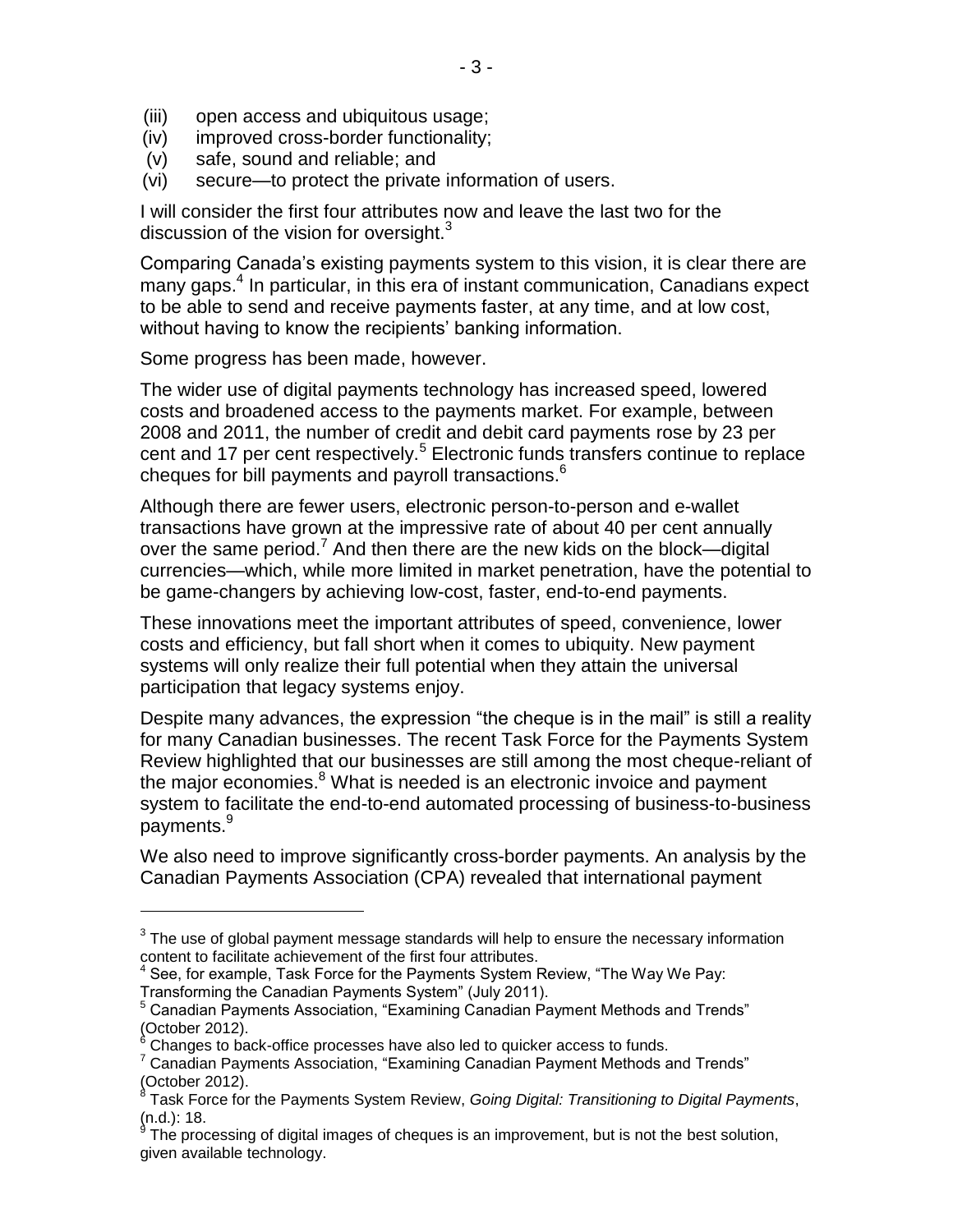needs are not currently being met.<sup>10</sup> Compared with domestic payments, crossborder payments involve higher transaction costs and longer processing times associated with converting from one national payment system to another.

To achieve these four important characteristics, our core national payment clearing and settlement systems should be upgraded. The Automated Clearing Settlement System (ACSS) was implemented in the early 1980s, and is showing its age. Access is limited, settlement occurs the next day and end-to-end processing of payments is slow. The Large Value Transfer System (LVTS) was implemented in 1999. It, too, could benefit from technological enhancements to clear and settle *both* retail and wholesale payments more efficiently.

# **A Vision for Oversight**

To complement this vision for the payments system, we also need a new, more comprehensive vision for its oversight. The arrival of new players in the retail payments market calls for a fundamental overhaul of the Canadian oversight framework. As new systems compete with existing core systems, important public policy issues emerge.

The goal is to create a level playing field for all systems, taking into account that some pose more risk than others. We achieve this through a holistic oversight approach that encompasses three broad types of payment systems:

- (i) systemically important systems;
- (ii) prominent payment systems; and
- (iii) other national retail payment systems.

Such an approach will reinforce the efforts of the payments industry to achieve three important public policy objectives:<sup>11</sup>

- (i) safety and soundness;
- (ii) efficiency; and

 $\overline{a}$ 

(iii) meeting users' needs and protecting their interests.<sup>12</sup>

Like vital public utilities such as power and water, core national payment systems must be both safe and sound to ensure continuous operations. They must be designed and operated to ensure that risk is effectively managed, using international standards,<sup>13</sup> and providing open risk-based access and ubiquitous coverage. Core systems need to be efficient to remain competitive by keeping costs low. These key attributes will help to ensure that the critical mass of participation required to realize economies of scale and maximize social benefits will be achieved.

<sup>&</sup>lt;sup>10</sup> Canadian Payments Association, "CPA Payments Strategy Vision 2020" (February 2010): 8. <sup>11</sup> See the Canadian Payments Act (S.C. 1996, c. 6, Sch.), available at

[laws.justice.gc.ca/eng/acts/p-4.4/index.html](http://laws.justice.gc.ca/eng/acts/p-4.4/index.html)*.*

Users' interests can be defined broadly to include service level expectations, convenience, ease of use, price, safety, transparency of terms of use, privacy and effective redress mechanisms.

 $13$  International standards for the oversight of systemically important payments systems are defined by the CPSS-IOSCO "Principles for Financial Market Infrastructures" (Committee on Payment and Settlement Systems and Technical Committee of the International Organization of Securities Commissions, April 2012).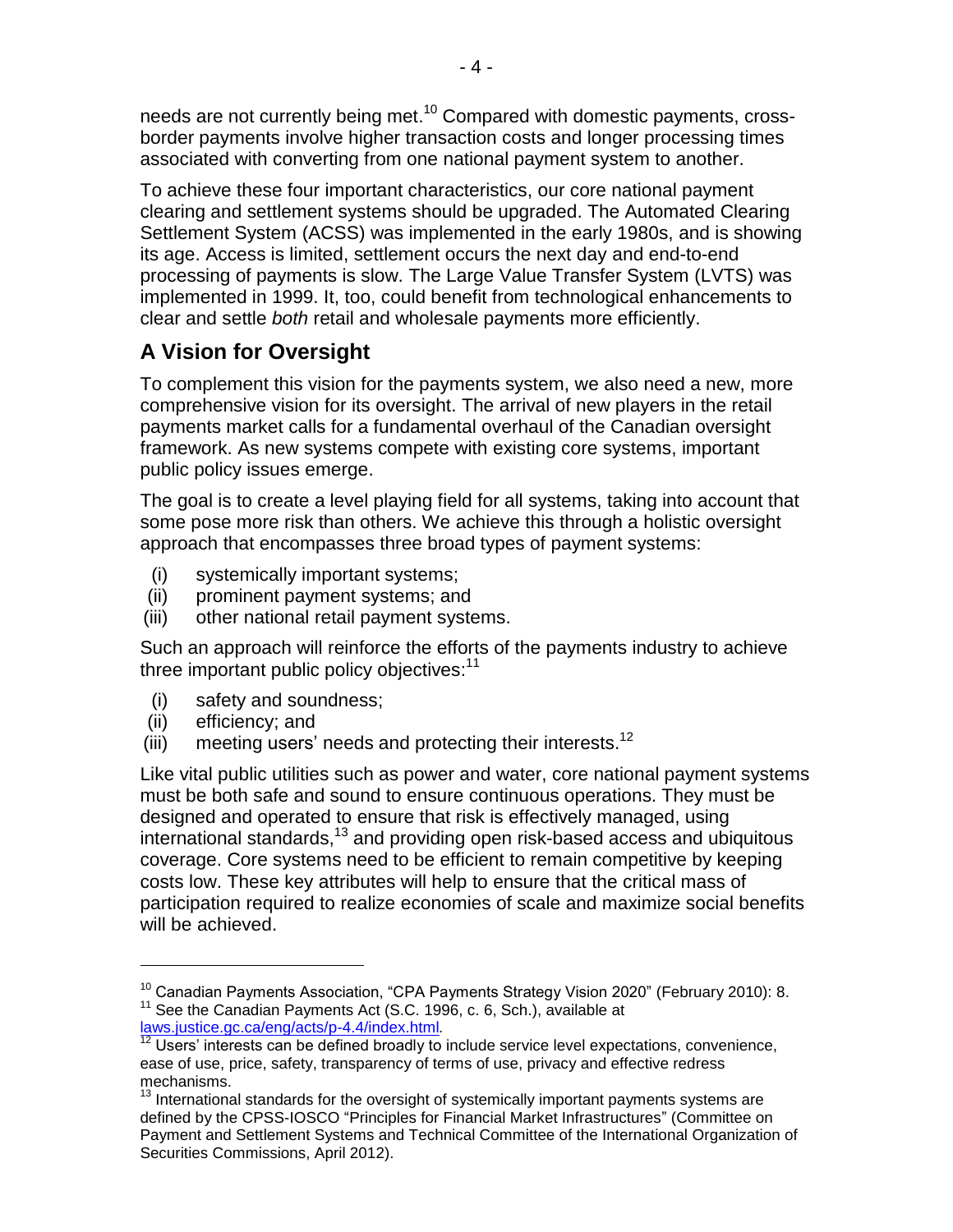The Bank of Canada is working with the Department of Finance to develop a new comprehensive framework for the oversight of payment systems that articulates this vision. It needs to be flexible, forward looking, and risk-based to meet public policy objectives, even as payment systems evolve and new trends emerge.

The challenge is to find the balance between ensuring safety and promoting efficiency. The oversight framework must instill confidence in the payments system and foster innovation and competition to meet user needs, support economic growth and promote financial stability. New players that are not currently subject to the same comprehensive regulatory oversight as traditional incumbents must be brought into the framework.

In this vision, the Bank of Canada may play a larger role by overseeing prominent payment systems, in addition to those that are systemically important.<sup>14</sup> Through this expanded role, within the new oversight framework, we would be able to help maintain a safe and efficient payment infrastructure, even as the market responds to emerging trends and end-user needs.

What would this potential change in the Bank's role mean for the CPA? Initial analysis indicates that the CPA's ACSS exhibits characteristics of a prominent payment system and therefore could be subject to Bank of Canada oversight.<sup>15</sup>

The vision for the other national retail payment systems is that they, too, would be subject to oversight that is proportional to risks. While newer retail systems are not systemically important or prominent, end-user protection is of particular importance. For instance, most collect information about users, which has commercial value. Safeguards should be in place to protect this information.

### **Achieving the Dual Vision: Private-Public Collaboration**

Now that I have sketched out the dual vision for the payments system in Canada and for its oversight, the next question is: How do we achieve it?

A simple one-word answer would be: Together!

 $\overline{a}$ 

In this context, "together" can have two meanings, but to be successful in moving toward this dual vision, both are important.

Consumers, the payments industry and regulatory agencies all have an important stake in a well-functioning state-of-the-art payments system. All should be consulted. Finding the right solutions and the right balance will require collaboration from all those who have a role in reaching our vision. I trust you

 $14$  Prominent payment systems do not pose systemic risk but a disruption or failure could cause, on a national scale, significant disruption to the ability of consumers and businesses to make payments or a general loss of confidence in the overall payments system.

<sup>15</sup> The Bank of Canada could apply standards to prominent payments systems, based on the CPSS-IOSCO "Principles for Financial Market Infrastructures" (CPSS-IOSCO, April 2012)*.* These standards would be adjusted so that they reflect the different nature and magnitude of the risks posed by prominent payments systems.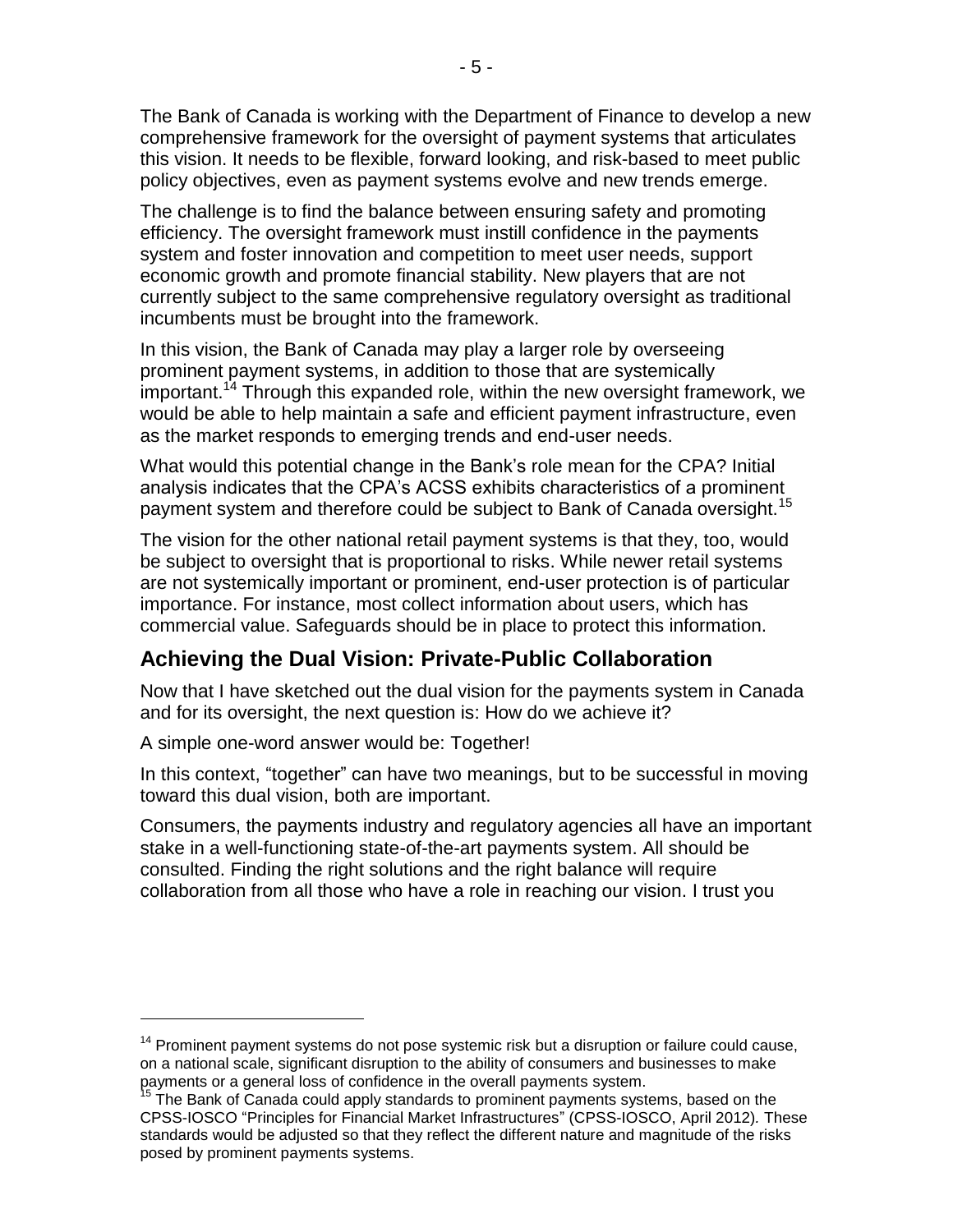agree that forums such as this conference, FinPay,<sup>16</sup> and the CPA's Stakeholder Advisory Council should be leveraged for this purpose.

In addition, public sector proposals for changing the regulatory and oversight landscape will go through a public consultation process that will allow constructive input from all stakeholders.

Conferring together is important. So, too, is acting together. If the payments industry can adopt the same standards at approximately the same time, we can maximize the benefits accruing from the positive network effects associated with widely used standardized transactions.

Achieving this will require three additional "c" words beyond consultation: namely, coordination, collaboration and co-operation.

Clearly, the CPA and the public agencies are well placed to help coordinate and encourage collaboration and co-operation by industry.

The CPA and its members can take the lead by embracing new technology to upgrade core clearing and settlement services to enhance efficiency and safety.

The CPA has taken bold—and welcome—steps in this direction by promoting the adoption of the ISO 20022 standards and launching the Next Generation Clearing and Settlement System project.

Using a common standard forms the foundation for any well-designed payment system. Standards such as ISO 20022 facilitate straight-through processing, enhanced business-to-business payments, interoperability, and faster funds transfers for end-users, both domestically and across borders.<sup>17</sup>

Adopting a common standard will also reduce the barriers that prevent new players from using core systems for clearing and settlement.

To be truly successful and to benefit all Canadians, co-operation on the implementation of standards is essential. Giving consumers and businesses what they need and what they want is no easy task, but it is an inescapable one. Those who do not innovate will be left behind in today's globally competitive world.

### **Conclusion**

Let me wrap up.

 $\overline{a}$ 

Looking ahead, we all want to embrace technological change to improve the payments system in Canada and promote the economic and financial welfare of Canadians. For this purpose, we need a complementary dual vision to guide the changes in both the payments system and its oversight. Innovation is driving a

<sup>&</sup>lt;sup>16</sup> FinPay is the Finance Canada Payments Consultative Committee, a forum of public and private sector representatives that advises Finance Canada on developments related to public policy aspects of the Canadian payments system.

 $17$  Consideration could also be given to the recommendation from the Task Force for the Payments System Review that a centralized digital ID initiative should be further explored as a catalyst to spur innovations such as mobile payments and to leverage e-commerce and the full capabilities of the digital economy. See Task Force for the Payments System Review, "The Way We Pay: Transforming the Canadian Payments System" (July 2011): 16.